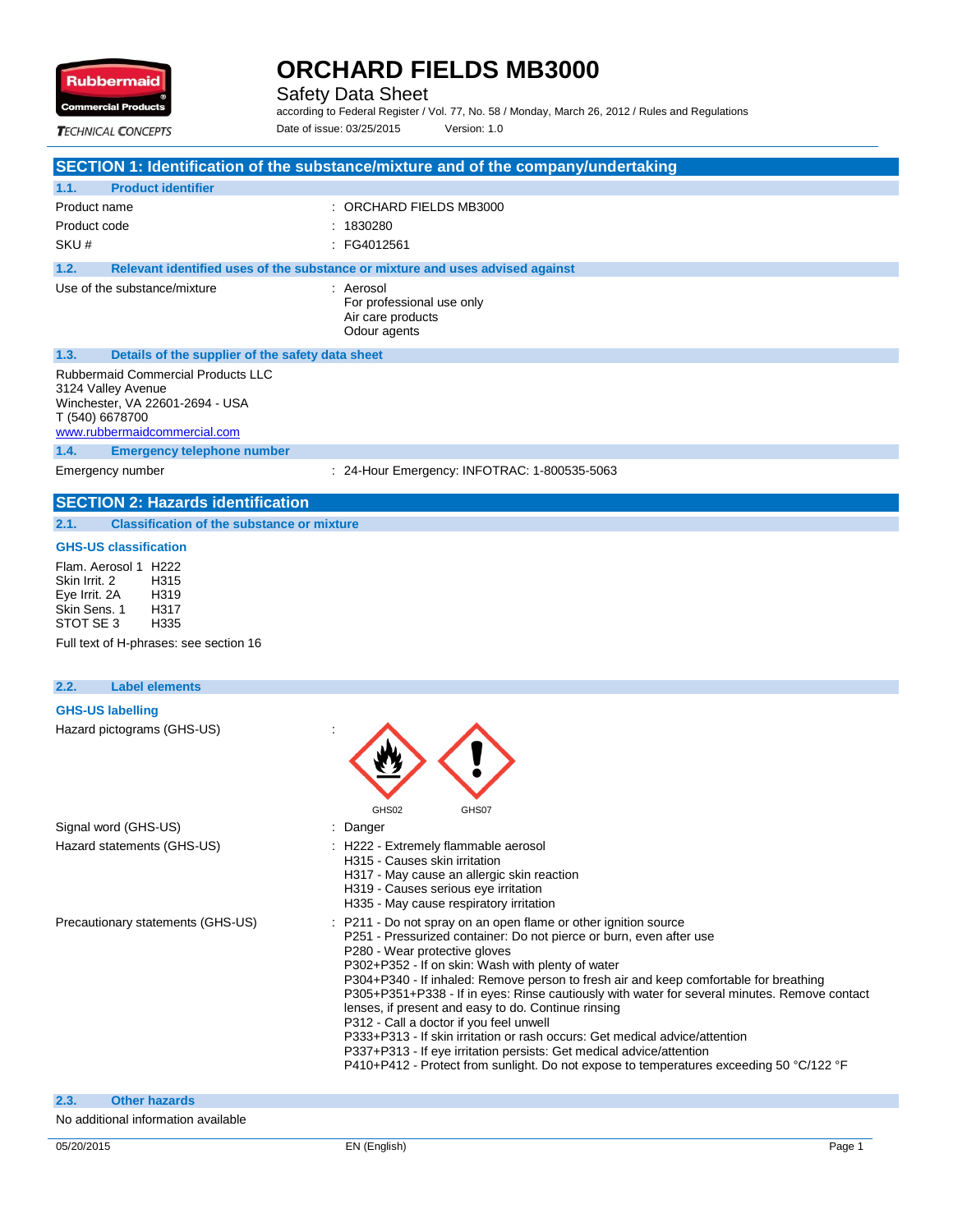## Safety Data Sheet

according to Federal Register / Vol. 77, No. 58 / Monday, March 26, 2012 / Rules and Regulations

### **2.4. Unknown acute toxicity (GHS US)**

### Not applicable

## **SECTION 3: Composition/information on ingredients**

# **3.1. Substance**

## Not applicable

| 3.2.<br><b>Mixture</b>                                       |                           |               |                                                                                                                                          |
|--------------------------------------------------------------|---------------------------|---------------|------------------------------------------------------------------------------------------------------------------------------------------|
| <b>Name</b>                                                  | <b>Product identifier</b> | $\frac{9}{6}$ | <b>GHS-US classification</b>                                                                                                             |
| Alcohol                                                      | (CAS No) 64-17-5          | $20 - 50$     | Flam. Lig. 2, H225<br>Skin Irrit. 2, H315<br>Eye Irrit. 2A, H319<br>STOT SE 3, H335                                                      |
| <b>HEXYLENE GLYCOL</b>                                       | (CAS No) 107-41-5         | $10 - 20$     | Skin Irrit. 2. H315<br>Eye Irrit. 2A, H319                                                                                               |
| <b>HEXYL CINNAMAL</b>                                        | (CAS No) 101-86-0         | $1 - 10$      | Skin Irrit. 2. H315<br>Skin Sens. 1, H317                                                                                                |
| <b>HYDROXYCITRONELLAL</b>                                    | (CAS No) 107-75-5         | $0.1 - 1$     | Eye Irrit. 2A, H319<br>Skin Sens. 1, H317                                                                                                |
| hexyl 2-hydroxybenzoate                                      | (CAS No) 6259-76-3        | $0.1 - 1$     | Skin Irrit. 2, H315<br>Skin Sens. 1, H317<br>Aquatic Acute 1, H400<br>Aquatic Chronic 1, H410                                            |
| 3-Methyl-4-(2,6,6-trimethyl-2-cyclohexen-1-yl)-3-buten-2-one | (CAS No) 127-51-5         | $0.1 - 1$     | Skin Irrit. 2, H315<br>Eye Irrit. 2A, H319<br>Skin Sens. 1, H317<br>Aquatic Chronic 2, H411                                              |
| <b>CITRONELLOL</b>                                           | (CAS No) 106-22-9         | $0,1 - 1$     | Skin Irrit. 2, H315<br>Skin Sens. 1, H317<br>Aquatic Chronic 2, H411                                                                     |
| <b>AMYL CINNAMAL</b>                                         | (CAS No) 122-40-7         | $0.1 - 1$     | <b>Skin Sens. 1. H317</b><br>Aquatic Chronic 2, H411                                                                                     |
| METHYLENEDIOXYPHENYL METHYLPROPANAL                          | (CAS No) 1205-17-0        | $0.1 - 1$     | Skin Sens. 1. H317<br>Aquatic Chronic 2, H411                                                                                            |
| HYDROXYISOHEXYL 3-CYCLOHEXENE<br>CARBOXALDEHYDE              | (CAS No) 31906-04-4       | $0,1 - 1$     | Skin Sens. 1, H317                                                                                                                       |
| <b>BENZYL SALICYLATE</b>                                     | (CAS No) 118-58-1         | $0.1 - 1$     | Skin Sens. 1, H317                                                                                                                       |
| <b>LIMONENE</b>                                              | (CAS No) 5989-27-5        | < 0.1         | Flam. Lig. 3, H226<br>Skin Irrit. 2, H315<br>Skin Sens. 1, H317<br>Asp. Tox. 1, H304<br>Aquatic Acute 1, H400<br>Aquatic Chronic 1, H410 |

#### Full text of H-phrases: see section 16

| <b>SECTION 4: First aid measures</b>                                |                                                                                                                                                                                                                                                 |
|---------------------------------------------------------------------|-------------------------------------------------------------------------------------------------------------------------------------------------------------------------------------------------------------------------------------------------|
| <b>Description of first aid measures</b><br>4.1.                    |                                                                                                                                                                                                                                                 |
| First-aid measures general                                          | : Never give anything by mouth to an unconscious person. If you feel unwell, seek medical<br>advice (show the label where possible).                                                                                                            |
| First-aid measures after inhalation                                 | : Cough. Remove victim to fresh air and keep at rest in a position comfortable for breathing. Call<br>a POISON CENTER or doctor/physician if you feel unwell.                                                                                   |
| First-aid measures after skin contact                               | : Remove/Take off immediately all contaminated clothing. If skin irritation persists, take medical<br>advice. Wash with plenty of soap and water. Wash contaminated clothing before reuse.                                                      |
| First-aid measures after eye contact                                | : Rinse cautiously with water for several minutes. Direct contact with the eyes is likely to be<br>irritating. Remove contact lenses, if present and easy to do. Continue rinsing. If eye irritation<br>persists: Get medical advice/attention. |
| First-aid measures after ingestion                                  | : Rinse mouth. Do NOT induce vomiting. Obtain emergency medical attention.                                                                                                                                                                      |
| 4.2.<br>Most important symptoms and effects, both acute and delayed |                                                                                                                                                                                                                                                 |
| Symptoms/injuries after inhalation                                  | : Shortness of breath. May cause an allergic skin reaction. May cause respiratory irritation.                                                                                                                                                   |
| Symptoms/injuries after skin contact                                | : Causes skin irritation.                                                                                                                                                                                                                       |
| Symptoms/injuries after eye contact                                 | : Causes serious eye irritation.                                                                                                                                                                                                                |
| 4.3.                                                                | Indication of any immediate medical attention and special treatment needed                                                                                                                                                                      |

No additional information available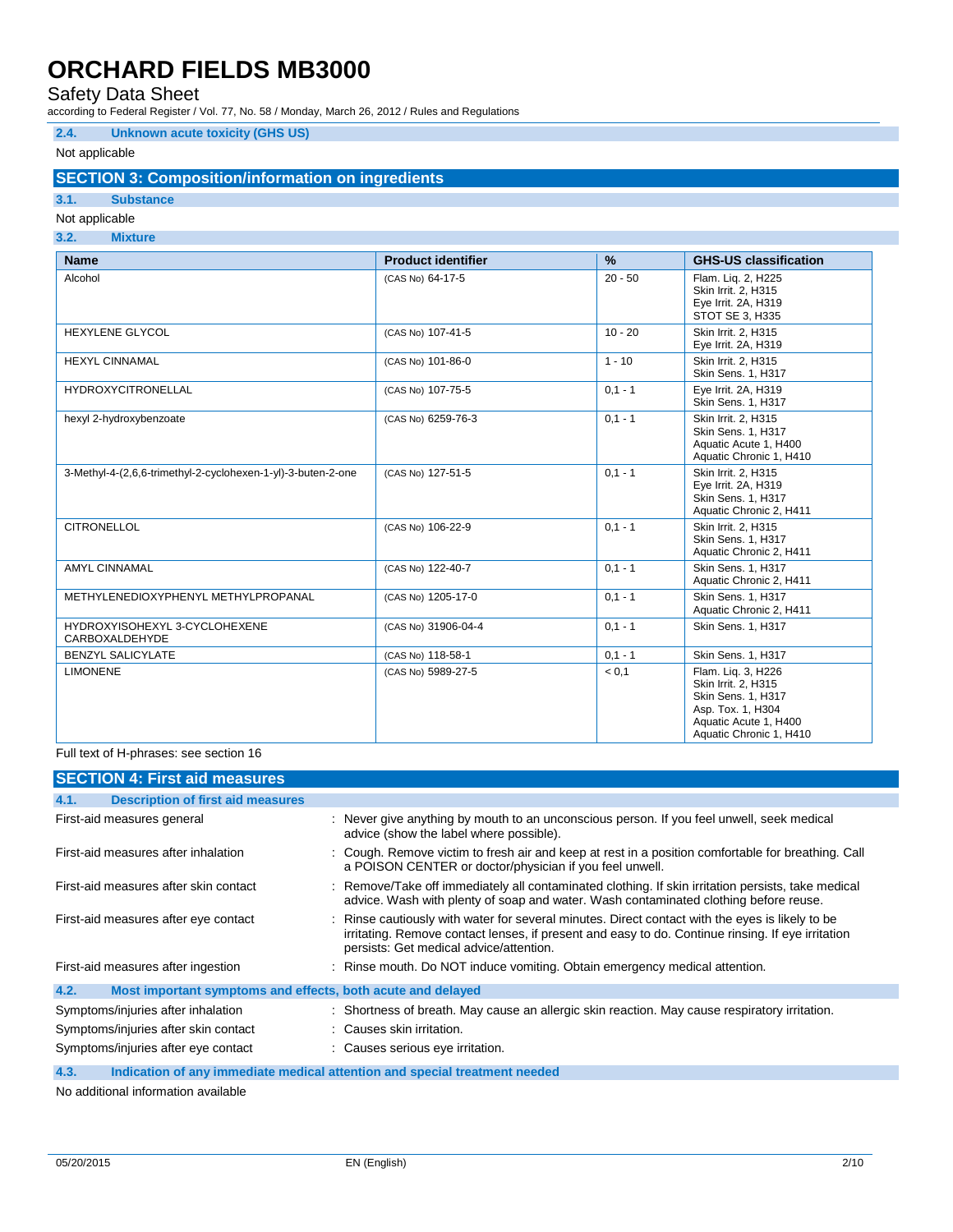Safety Data Sheet

according to Federal Register / Vol. 77, No. 58 / Monday, March 26, 2012 / Rules and Regulations

| <b>Extinguishing media</b><br>5.1.<br>Suitable extinguishing media<br>: Foam. Dry powder. Carbon dioxide. Water spray. Sand.<br>Unsuitable extinguishing media<br>: Do not use a heavy water stream.<br>5.2.<br>Special hazards arising from the substance or mixture<br>Fire hazard<br>: Extremely flammable aerosol.<br>Explosion hazard<br>: May form flammable/explosive vapour-air mixture. Heat may build pressure, rupturing closed<br>containers, spreading fire and increasing risk of burns and injuries.<br>Stable under normal conditions of use.<br>Reactivity<br>5.3.<br><b>Advice for firefighters</b><br>: Use water spray or fog for cooling exposed containers. Exercise caution when fighting any<br>Firefighting instructions<br>chemical fire. Prevent fire-fighting water from entering environment. DO NOT fight fire when fire<br>reaches explosives. Evacuate area.<br>Protection during firefighting<br>Do not enter fire area without proper protective equipment, including respiratory protection.<br><b>SECTION 6: Accidental release measures</b><br>Personal precautions, protective equipment and emergency procedures<br>6.1.<br>General measures<br>: No open flames. No smoking. Isolate from fire, if possible, without unnecessary risk. Remove<br>ignition sources. Use special care to avoid static electric charges.<br>6.1.1.<br>For non-emergency personnel<br>Emergency procedures<br>: Evacuate unnecessary personnel.<br>6.1.2.<br>For emergency responders<br>Protective equipment<br>: Equip cleanup crew with proper protection.<br>: Ventilate area.<br>Emergency procedures<br>6.2.<br><b>Environmental precautions</b><br>Prevent entry to sewers and public waters. Notify authorities if liquid enters sewers or public waters.<br>6.3.<br>Methods and material for containment and cleaning up<br>: Ventilate spillage area. Soak up spills with inert solids, such as clay or diatomaceous earth as<br>Methods for cleaning up<br>soon as possible. Collect spillage. Store away from other materials.<br>6.4.<br><b>Reference to other sections</b><br>See Heading 8. Exposure controls and personal protection.<br><b>SECTION 7: Handling and storage</b><br><b>Precautions for safe handling</b><br>7.1.<br>Additional hazards when processed<br>: Handle empty containers with care because residual vapours are flammable. Hazardous waste<br>due to potential risk of explosion. Pressurized container: Do not pierce or burn, even after use.<br>No open flames. No smoking. Use only non-sparking tools. Wash hands and other exposed<br>Precautions for safe handling<br>areas with mild soap and water before eating, drinking or smoking and when leaving work.<br>Provide good ventilation in process area to prevent formation of vapour. Do not spray on an<br>open flame or other ignition source.<br>Wash hands and other exposed areas with mild soap and water before eating, drinking or<br>Hygiene measures<br>smoking and when leaving work. Contaminated work clothing should not be allowed out of the<br>workplace. Wash contaminated clothing before reuse.<br>7.2.<br>Conditions for safe storage, including any incompatibilities<br>: Comply with applicable regulations. Proper grounding procedures to avoid static electricity<br>Technical measures<br>should be followed.<br>: Keep only in the original container in a cool, well ventilated place away from : Direct sunlight,<br>Storage conditions<br>Heat sources, Ignition sources. Do not expose to temperatures exceeding 50 °C/ 122 °F.<br>Strong bases. Strong acids.<br>Incompatible products<br>Incompatible materials<br>: Sources of ignition. Direct sunlight. Heat sources.<br>Specific end use(s)<br>7.3. | <b>SECTION 5: Firefighting measures</b> |  |
|---------------------------------------------------------------------------------------------------------------------------------------------------------------------------------------------------------------------------------------------------------------------------------------------------------------------------------------------------------------------------------------------------------------------------------------------------------------------------------------------------------------------------------------------------------------------------------------------------------------------------------------------------------------------------------------------------------------------------------------------------------------------------------------------------------------------------------------------------------------------------------------------------------------------------------------------------------------------------------------------------------------------------------------------------------------------------------------------------------------------------------------------------------------------------------------------------------------------------------------------------------------------------------------------------------------------------------------------------------------------------------------------------------------------------------------------------------------------------------------------------------------------------------------------------------------------------------------------------------------------------------------------------------------------------------------------------------------------------------------------------------------------------------------------------------------------------------------------------------------------------------------------------------------------------------------------------------------------------------------------------------------------------------------------------------------------------------------------------------------------------------------------------------------------------------------------------------------------------------------------------------------------------------------------------------------------------------------------------------------------------------------------------------------------------------------------------------------------------------------------------------------------------------------------------------------------------------------------------------------------------------------------------------------------------------------------------------------------------------------------------------------------------------------------------------------------------------------------------------------------------------------------------------------------------------------------------------------------------------------------------------------------------------------------------------------------------------------------------------------------------------------------------------------------------------------------------------------------------------------------------------------------------------------------------------------------------------------------------------------------------------------------------------------------------------------------------------------------------------------------------------------------------------------------------------------------------------------------------------------------------------------------------------------------------------------------------------------------------------------------------------------------|-----------------------------------------|--|
|                                                                                                                                                                                                                                                                                                                                                                                                                                                                                                                                                                                                                                                                                                                                                                                                                                                                                                                                                                                                                                                                                                                                                                                                                                                                                                                                                                                                                                                                                                                                                                                                                                                                                                                                                                                                                                                                                                                                                                                                                                                                                                                                                                                                                                                                                                                                                                                                                                                                                                                                                                                                                                                                                                                                                                                                                                                                                                                                                                                                                                                                                                                                                                                                                                                                                                                                                                                                                                                                                                                                                                                                                                                                                                                                                                     |                                         |  |
|                                                                                                                                                                                                                                                                                                                                                                                                                                                                                                                                                                                                                                                                                                                                                                                                                                                                                                                                                                                                                                                                                                                                                                                                                                                                                                                                                                                                                                                                                                                                                                                                                                                                                                                                                                                                                                                                                                                                                                                                                                                                                                                                                                                                                                                                                                                                                                                                                                                                                                                                                                                                                                                                                                                                                                                                                                                                                                                                                                                                                                                                                                                                                                                                                                                                                                                                                                                                                                                                                                                                                                                                                                                                                                                                                                     |                                         |  |
|                                                                                                                                                                                                                                                                                                                                                                                                                                                                                                                                                                                                                                                                                                                                                                                                                                                                                                                                                                                                                                                                                                                                                                                                                                                                                                                                                                                                                                                                                                                                                                                                                                                                                                                                                                                                                                                                                                                                                                                                                                                                                                                                                                                                                                                                                                                                                                                                                                                                                                                                                                                                                                                                                                                                                                                                                                                                                                                                                                                                                                                                                                                                                                                                                                                                                                                                                                                                                                                                                                                                                                                                                                                                                                                                                                     |                                         |  |
|                                                                                                                                                                                                                                                                                                                                                                                                                                                                                                                                                                                                                                                                                                                                                                                                                                                                                                                                                                                                                                                                                                                                                                                                                                                                                                                                                                                                                                                                                                                                                                                                                                                                                                                                                                                                                                                                                                                                                                                                                                                                                                                                                                                                                                                                                                                                                                                                                                                                                                                                                                                                                                                                                                                                                                                                                                                                                                                                                                                                                                                                                                                                                                                                                                                                                                                                                                                                                                                                                                                                                                                                                                                                                                                                                                     |                                         |  |
|                                                                                                                                                                                                                                                                                                                                                                                                                                                                                                                                                                                                                                                                                                                                                                                                                                                                                                                                                                                                                                                                                                                                                                                                                                                                                                                                                                                                                                                                                                                                                                                                                                                                                                                                                                                                                                                                                                                                                                                                                                                                                                                                                                                                                                                                                                                                                                                                                                                                                                                                                                                                                                                                                                                                                                                                                                                                                                                                                                                                                                                                                                                                                                                                                                                                                                                                                                                                                                                                                                                                                                                                                                                                                                                                                                     |                                         |  |
|                                                                                                                                                                                                                                                                                                                                                                                                                                                                                                                                                                                                                                                                                                                                                                                                                                                                                                                                                                                                                                                                                                                                                                                                                                                                                                                                                                                                                                                                                                                                                                                                                                                                                                                                                                                                                                                                                                                                                                                                                                                                                                                                                                                                                                                                                                                                                                                                                                                                                                                                                                                                                                                                                                                                                                                                                                                                                                                                                                                                                                                                                                                                                                                                                                                                                                                                                                                                                                                                                                                                                                                                                                                                                                                                                                     |                                         |  |
|                                                                                                                                                                                                                                                                                                                                                                                                                                                                                                                                                                                                                                                                                                                                                                                                                                                                                                                                                                                                                                                                                                                                                                                                                                                                                                                                                                                                                                                                                                                                                                                                                                                                                                                                                                                                                                                                                                                                                                                                                                                                                                                                                                                                                                                                                                                                                                                                                                                                                                                                                                                                                                                                                                                                                                                                                                                                                                                                                                                                                                                                                                                                                                                                                                                                                                                                                                                                                                                                                                                                                                                                                                                                                                                                                                     |                                         |  |
|                                                                                                                                                                                                                                                                                                                                                                                                                                                                                                                                                                                                                                                                                                                                                                                                                                                                                                                                                                                                                                                                                                                                                                                                                                                                                                                                                                                                                                                                                                                                                                                                                                                                                                                                                                                                                                                                                                                                                                                                                                                                                                                                                                                                                                                                                                                                                                                                                                                                                                                                                                                                                                                                                                                                                                                                                                                                                                                                                                                                                                                                                                                                                                                                                                                                                                                                                                                                                                                                                                                                                                                                                                                                                                                                                                     |                                         |  |
|                                                                                                                                                                                                                                                                                                                                                                                                                                                                                                                                                                                                                                                                                                                                                                                                                                                                                                                                                                                                                                                                                                                                                                                                                                                                                                                                                                                                                                                                                                                                                                                                                                                                                                                                                                                                                                                                                                                                                                                                                                                                                                                                                                                                                                                                                                                                                                                                                                                                                                                                                                                                                                                                                                                                                                                                                                                                                                                                                                                                                                                                                                                                                                                                                                                                                                                                                                                                                                                                                                                                                                                                                                                                                                                                                                     |                                         |  |
|                                                                                                                                                                                                                                                                                                                                                                                                                                                                                                                                                                                                                                                                                                                                                                                                                                                                                                                                                                                                                                                                                                                                                                                                                                                                                                                                                                                                                                                                                                                                                                                                                                                                                                                                                                                                                                                                                                                                                                                                                                                                                                                                                                                                                                                                                                                                                                                                                                                                                                                                                                                                                                                                                                                                                                                                                                                                                                                                                                                                                                                                                                                                                                                                                                                                                                                                                                                                                                                                                                                                                                                                                                                                                                                                                                     |                                         |  |
|                                                                                                                                                                                                                                                                                                                                                                                                                                                                                                                                                                                                                                                                                                                                                                                                                                                                                                                                                                                                                                                                                                                                                                                                                                                                                                                                                                                                                                                                                                                                                                                                                                                                                                                                                                                                                                                                                                                                                                                                                                                                                                                                                                                                                                                                                                                                                                                                                                                                                                                                                                                                                                                                                                                                                                                                                                                                                                                                                                                                                                                                                                                                                                                                                                                                                                                                                                                                                                                                                                                                                                                                                                                                                                                                                                     |                                         |  |
|                                                                                                                                                                                                                                                                                                                                                                                                                                                                                                                                                                                                                                                                                                                                                                                                                                                                                                                                                                                                                                                                                                                                                                                                                                                                                                                                                                                                                                                                                                                                                                                                                                                                                                                                                                                                                                                                                                                                                                                                                                                                                                                                                                                                                                                                                                                                                                                                                                                                                                                                                                                                                                                                                                                                                                                                                                                                                                                                                                                                                                                                                                                                                                                                                                                                                                                                                                                                                                                                                                                                                                                                                                                                                                                                                                     |                                         |  |
|                                                                                                                                                                                                                                                                                                                                                                                                                                                                                                                                                                                                                                                                                                                                                                                                                                                                                                                                                                                                                                                                                                                                                                                                                                                                                                                                                                                                                                                                                                                                                                                                                                                                                                                                                                                                                                                                                                                                                                                                                                                                                                                                                                                                                                                                                                                                                                                                                                                                                                                                                                                                                                                                                                                                                                                                                                                                                                                                                                                                                                                                                                                                                                                                                                                                                                                                                                                                                                                                                                                                                                                                                                                                                                                                                                     |                                         |  |
|                                                                                                                                                                                                                                                                                                                                                                                                                                                                                                                                                                                                                                                                                                                                                                                                                                                                                                                                                                                                                                                                                                                                                                                                                                                                                                                                                                                                                                                                                                                                                                                                                                                                                                                                                                                                                                                                                                                                                                                                                                                                                                                                                                                                                                                                                                                                                                                                                                                                                                                                                                                                                                                                                                                                                                                                                                                                                                                                                                                                                                                                                                                                                                                                                                                                                                                                                                                                                                                                                                                                                                                                                                                                                                                                                                     |                                         |  |
|                                                                                                                                                                                                                                                                                                                                                                                                                                                                                                                                                                                                                                                                                                                                                                                                                                                                                                                                                                                                                                                                                                                                                                                                                                                                                                                                                                                                                                                                                                                                                                                                                                                                                                                                                                                                                                                                                                                                                                                                                                                                                                                                                                                                                                                                                                                                                                                                                                                                                                                                                                                                                                                                                                                                                                                                                                                                                                                                                                                                                                                                                                                                                                                                                                                                                                                                                                                                                                                                                                                                                                                                                                                                                                                                                                     |                                         |  |
|                                                                                                                                                                                                                                                                                                                                                                                                                                                                                                                                                                                                                                                                                                                                                                                                                                                                                                                                                                                                                                                                                                                                                                                                                                                                                                                                                                                                                                                                                                                                                                                                                                                                                                                                                                                                                                                                                                                                                                                                                                                                                                                                                                                                                                                                                                                                                                                                                                                                                                                                                                                                                                                                                                                                                                                                                                                                                                                                                                                                                                                                                                                                                                                                                                                                                                                                                                                                                                                                                                                                                                                                                                                                                                                                                                     |                                         |  |
|                                                                                                                                                                                                                                                                                                                                                                                                                                                                                                                                                                                                                                                                                                                                                                                                                                                                                                                                                                                                                                                                                                                                                                                                                                                                                                                                                                                                                                                                                                                                                                                                                                                                                                                                                                                                                                                                                                                                                                                                                                                                                                                                                                                                                                                                                                                                                                                                                                                                                                                                                                                                                                                                                                                                                                                                                                                                                                                                                                                                                                                                                                                                                                                                                                                                                                                                                                                                                                                                                                                                                                                                                                                                                                                                                                     |                                         |  |
|                                                                                                                                                                                                                                                                                                                                                                                                                                                                                                                                                                                                                                                                                                                                                                                                                                                                                                                                                                                                                                                                                                                                                                                                                                                                                                                                                                                                                                                                                                                                                                                                                                                                                                                                                                                                                                                                                                                                                                                                                                                                                                                                                                                                                                                                                                                                                                                                                                                                                                                                                                                                                                                                                                                                                                                                                                                                                                                                                                                                                                                                                                                                                                                                                                                                                                                                                                                                                                                                                                                                                                                                                                                                                                                                                                     |                                         |  |
|                                                                                                                                                                                                                                                                                                                                                                                                                                                                                                                                                                                                                                                                                                                                                                                                                                                                                                                                                                                                                                                                                                                                                                                                                                                                                                                                                                                                                                                                                                                                                                                                                                                                                                                                                                                                                                                                                                                                                                                                                                                                                                                                                                                                                                                                                                                                                                                                                                                                                                                                                                                                                                                                                                                                                                                                                                                                                                                                                                                                                                                                                                                                                                                                                                                                                                                                                                                                                                                                                                                                                                                                                                                                                                                                                                     |                                         |  |
|                                                                                                                                                                                                                                                                                                                                                                                                                                                                                                                                                                                                                                                                                                                                                                                                                                                                                                                                                                                                                                                                                                                                                                                                                                                                                                                                                                                                                                                                                                                                                                                                                                                                                                                                                                                                                                                                                                                                                                                                                                                                                                                                                                                                                                                                                                                                                                                                                                                                                                                                                                                                                                                                                                                                                                                                                                                                                                                                                                                                                                                                                                                                                                                                                                                                                                                                                                                                                                                                                                                                                                                                                                                                                                                                                                     |                                         |  |
|                                                                                                                                                                                                                                                                                                                                                                                                                                                                                                                                                                                                                                                                                                                                                                                                                                                                                                                                                                                                                                                                                                                                                                                                                                                                                                                                                                                                                                                                                                                                                                                                                                                                                                                                                                                                                                                                                                                                                                                                                                                                                                                                                                                                                                                                                                                                                                                                                                                                                                                                                                                                                                                                                                                                                                                                                                                                                                                                                                                                                                                                                                                                                                                                                                                                                                                                                                                                                                                                                                                                                                                                                                                                                                                                                                     |                                         |  |
|                                                                                                                                                                                                                                                                                                                                                                                                                                                                                                                                                                                                                                                                                                                                                                                                                                                                                                                                                                                                                                                                                                                                                                                                                                                                                                                                                                                                                                                                                                                                                                                                                                                                                                                                                                                                                                                                                                                                                                                                                                                                                                                                                                                                                                                                                                                                                                                                                                                                                                                                                                                                                                                                                                                                                                                                                                                                                                                                                                                                                                                                                                                                                                                                                                                                                                                                                                                                                                                                                                                                                                                                                                                                                                                                                                     |                                         |  |
|                                                                                                                                                                                                                                                                                                                                                                                                                                                                                                                                                                                                                                                                                                                                                                                                                                                                                                                                                                                                                                                                                                                                                                                                                                                                                                                                                                                                                                                                                                                                                                                                                                                                                                                                                                                                                                                                                                                                                                                                                                                                                                                                                                                                                                                                                                                                                                                                                                                                                                                                                                                                                                                                                                                                                                                                                                                                                                                                                                                                                                                                                                                                                                                                                                                                                                                                                                                                                                                                                                                                                                                                                                                                                                                                                                     |                                         |  |
|                                                                                                                                                                                                                                                                                                                                                                                                                                                                                                                                                                                                                                                                                                                                                                                                                                                                                                                                                                                                                                                                                                                                                                                                                                                                                                                                                                                                                                                                                                                                                                                                                                                                                                                                                                                                                                                                                                                                                                                                                                                                                                                                                                                                                                                                                                                                                                                                                                                                                                                                                                                                                                                                                                                                                                                                                                                                                                                                                                                                                                                                                                                                                                                                                                                                                                                                                                                                                                                                                                                                                                                                                                                                                                                                                                     |                                         |  |
|                                                                                                                                                                                                                                                                                                                                                                                                                                                                                                                                                                                                                                                                                                                                                                                                                                                                                                                                                                                                                                                                                                                                                                                                                                                                                                                                                                                                                                                                                                                                                                                                                                                                                                                                                                                                                                                                                                                                                                                                                                                                                                                                                                                                                                                                                                                                                                                                                                                                                                                                                                                                                                                                                                                                                                                                                                                                                                                                                                                                                                                                                                                                                                                                                                                                                                                                                                                                                                                                                                                                                                                                                                                                                                                                                                     |                                         |  |
|                                                                                                                                                                                                                                                                                                                                                                                                                                                                                                                                                                                                                                                                                                                                                                                                                                                                                                                                                                                                                                                                                                                                                                                                                                                                                                                                                                                                                                                                                                                                                                                                                                                                                                                                                                                                                                                                                                                                                                                                                                                                                                                                                                                                                                                                                                                                                                                                                                                                                                                                                                                                                                                                                                                                                                                                                                                                                                                                                                                                                                                                                                                                                                                                                                                                                                                                                                                                                                                                                                                                                                                                                                                                                                                                                                     |                                         |  |
|                                                                                                                                                                                                                                                                                                                                                                                                                                                                                                                                                                                                                                                                                                                                                                                                                                                                                                                                                                                                                                                                                                                                                                                                                                                                                                                                                                                                                                                                                                                                                                                                                                                                                                                                                                                                                                                                                                                                                                                                                                                                                                                                                                                                                                                                                                                                                                                                                                                                                                                                                                                                                                                                                                                                                                                                                                                                                                                                                                                                                                                                                                                                                                                                                                                                                                                                                                                                                                                                                                                                                                                                                                                                                                                                                                     |                                         |  |
|                                                                                                                                                                                                                                                                                                                                                                                                                                                                                                                                                                                                                                                                                                                                                                                                                                                                                                                                                                                                                                                                                                                                                                                                                                                                                                                                                                                                                                                                                                                                                                                                                                                                                                                                                                                                                                                                                                                                                                                                                                                                                                                                                                                                                                                                                                                                                                                                                                                                                                                                                                                                                                                                                                                                                                                                                                                                                                                                                                                                                                                                                                                                                                                                                                                                                                                                                                                                                                                                                                                                                                                                                                                                                                                                                                     |                                         |  |
|                                                                                                                                                                                                                                                                                                                                                                                                                                                                                                                                                                                                                                                                                                                                                                                                                                                                                                                                                                                                                                                                                                                                                                                                                                                                                                                                                                                                                                                                                                                                                                                                                                                                                                                                                                                                                                                                                                                                                                                                                                                                                                                                                                                                                                                                                                                                                                                                                                                                                                                                                                                                                                                                                                                                                                                                                                                                                                                                                                                                                                                                                                                                                                                                                                                                                                                                                                                                                                                                                                                                                                                                                                                                                                                                                                     |                                         |  |
|                                                                                                                                                                                                                                                                                                                                                                                                                                                                                                                                                                                                                                                                                                                                                                                                                                                                                                                                                                                                                                                                                                                                                                                                                                                                                                                                                                                                                                                                                                                                                                                                                                                                                                                                                                                                                                                                                                                                                                                                                                                                                                                                                                                                                                                                                                                                                                                                                                                                                                                                                                                                                                                                                                                                                                                                                                                                                                                                                                                                                                                                                                                                                                                                                                                                                                                                                                                                                                                                                                                                                                                                                                                                                                                                                                     |                                         |  |
|                                                                                                                                                                                                                                                                                                                                                                                                                                                                                                                                                                                                                                                                                                                                                                                                                                                                                                                                                                                                                                                                                                                                                                                                                                                                                                                                                                                                                                                                                                                                                                                                                                                                                                                                                                                                                                                                                                                                                                                                                                                                                                                                                                                                                                                                                                                                                                                                                                                                                                                                                                                                                                                                                                                                                                                                                                                                                                                                                                                                                                                                                                                                                                                                                                                                                                                                                                                                                                                                                                                                                                                                                                                                                                                                                                     |                                         |  |
|                                                                                                                                                                                                                                                                                                                                                                                                                                                                                                                                                                                                                                                                                                                                                                                                                                                                                                                                                                                                                                                                                                                                                                                                                                                                                                                                                                                                                                                                                                                                                                                                                                                                                                                                                                                                                                                                                                                                                                                                                                                                                                                                                                                                                                                                                                                                                                                                                                                                                                                                                                                                                                                                                                                                                                                                                                                                                                                                                                                                                                                                                                                                                                                                                                                                                                                                                                                                                                                                                                                                                                                                                                                                                                                                                                     |                                         |  |
|                                                                                                                                                                                                                                                                                                                                                                                                                                                                                                                                                                                                                                                                                                                                                                                                                                                                                                                                                                                                                                                                                                                                                                                                                                                                                                                                                                                                                                                                                                                                                                                                                                                                                                                                                                                                                                                                                                                                                                                                                                                                                                                                                                                                                                                                                                                                                                                                                                                                                                                                                                                                                                                                                                                                                                                                                                                                                                                                                                                                                                                                                                                                                                                                                                                                                                                                                                                                                                                                                                                                                                                                                                                                                                                                                                     |                                         |  |
|                                                                                                                                                                                                                                                                                                                                                                                                                                                                                                                                                                                                                                                                                                                                                                                                                                                                                                                                                                                                                                                                                                                                                                                                                                                                                                                                                                                                                                                                                                                                                                                                                                                                                                                                                                                                                                                                                                                                                                                                                                                                                                                                                                                                                                                                                                                                                                                                                                                                                                                                                                                                                                                                                                                                                                                                                                                                                                                                                                                                                                                                                                                                                                                                                                                                                                                                                                                                                                                                                                                                                                                                                                                                                                                                                                     |                                         |  |
|                                                                                                                                                                                                                                                                                                                                                                                                                                                                                                                                                                                                                                                                                                                                                                                                                                                                                                                                                                                                                                                                                                                                                                                                                                                                                                                                                                                                                                                                                                                                                                                                                                                                                                                                                                                                                                                                                                                                                                                                                                                                                                                                                                                                                                                                                                                                                                                                                                                                                                                                                                                                                                                                                                                                                                                                                                                                                                                                                                                                                                                                                                                                                                                                                                                                                                                                                                                                                                                                                                                                                                                                                                                                                                                                                                     |                                         |  |

No additional information available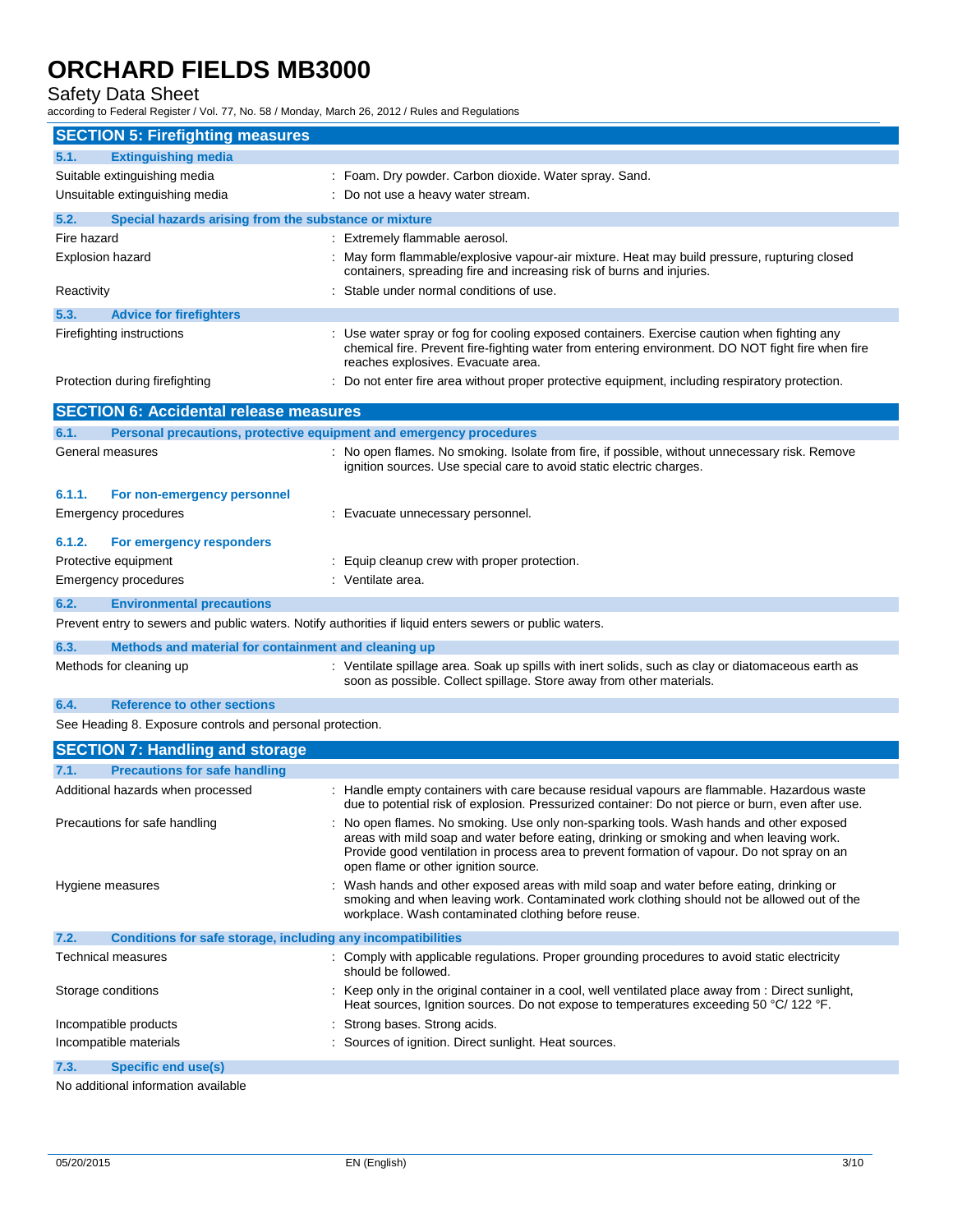## Safety Data Sheet

according to Federal Register / Vol. 77, No. 58 / Monday, March 26, 2012 / Rules and Regulations

|                                           | <b>SECTION 8: Exposure controls/personal protection</b>                 |                        |  |
|-------------------------------------------|-------------------------------------------------------------------------|------------------------|--|
| <b>Control parameters</b><br>8.1.         |                                                                         |                        |  |
| <b>ORCHARD FIELDS MB3000</b>              |                                                                         |                        |  |
| <b>ACGIH</b>                              | Not applicable                                                          |                        |  |
| <b>OSHA</b>                               | Not applicable                                                          |                        |  |
| <b>LIMONENE (5989-27-5)</b>               |                                                                         |                        |  |
| <b>ACGIH</b>                              | Not applicable                                                          |                        |  |
| <b>OSHA</b>                               | Not applicable                                                          |                        |  |
| <b>CITRONELLOL (106-22-9)</b>             |                                                                         |                        |  |
| <b>ACGIH</b>                              | Not applicable                                                          |                        |  |
| <b>OSHA</b>                               | Not applicable                                                          |                        |  |
|                                           |                                                                         |                        |  |
| HEXYL CINNAMAL (101-86-0)<br><b>ACGIH</b> |                                                                         |                        |  |
|                                           | Not applicable                                                          |                        |  |
| <b>OSHA</b>                               | Not applicable                                                          |                        |  |
| <b>BENZYL SALICYLATE (118-58-1)</b>       |                                                                         |                        |  |
| <b>ACGIH</b>                              | Not applicable                                                          |                        |  |
| <b>OSHA</b>                               | Not applicable                                                          |                        |  |
|                                           | 3-Methyl-4-(2,6,6-trimethyl-2-cyclohexen-1-yl)-3-buten-2-one (127-51-5) |                        |  |
| <b>ACGIH</b>                              | Not applicable                                                          |                        |  |
| <b>OSHA</b>                               | Not applicable                                                          |                        |  |
| Alcohol (64-17-5)                         |                                                                         |                        |  |
| <b>ACGIH</b>                              | ACGIH STEL (ppm)                                                        | 1000 ppm               |  |
| <b>ACGIH</b>                              | Remark (ACGIH)                                                          | URT irr                |  |
| <b>OSHA</b>                               | OSHA PEL (TWA) (mg/m <sup>3</sup> )                                     | 1900 mg/m <sup>3</sup> |  |
| <b>OSHA</b>                               | OSHA PEL (TWA) (ppm)                                                    | 1000 ppm               |  |
|                                           |                                                                         |                        |  |
| HEXYLENE GLYCOL (107-41-5)                |                                                                         |                        |  |
| <b>ACGIH</b>                              | ACGIH Ceiling (ppm)                                                     | 25 ppm                 |  |
| <b>ACGIH</b>                              | Remark (ACGIH)                                                          | Eye & URT irr          |  |
| <b>OSHA</b>                               | Not applicable                                                          |                        |  |
| HYDROXYCITRONELLAL (107-75-5)             |                                                                         |                        |  |
| <b>ACGIH</b>                              | Not applicable                                                          |                        |  |
| <b>OSHA</b>                               | Not applicable                                                          |                        |  |
| hexyl 2-hydroxybenzoate (6259-76-3)       |                                                                         |                        |  |
| <b>ACGIH</b>                              | Not applicable                                                          |                        |  |
| <b>OSHA</b>                               | Not applicable                                                          |                        |  |
|                                           |                                                                         |                        |  |
| AMYL CINNAMAL (122-40-7)<br><b>ACGIH</b>  | Not applicable                                                          |                        |  |
| <b>OSHA</b>                               | Not applicable                                                          |                        |  |
|                                           |                                                                         |                        |  |
|                                           | METHYLENEDIOXYPHENYL METHYLPROPANAL (1205-17-0)                         |                        |  |
| <b>ACGIH</b>                              | Not applicable                                                          |                        |  |
| <b>OSHA</b>                               | Not applicable                                                          |                        |  |
|                                           | HYDROXYISOHEXYL 3-CYCLOHEXENE CARBOXALDEHYDE (31906-04-4)               |                        |  |
| <b>ACGIH</b>                              | Not applicable                                                          |                        |  |
|                                           |                                                                         |                        |  |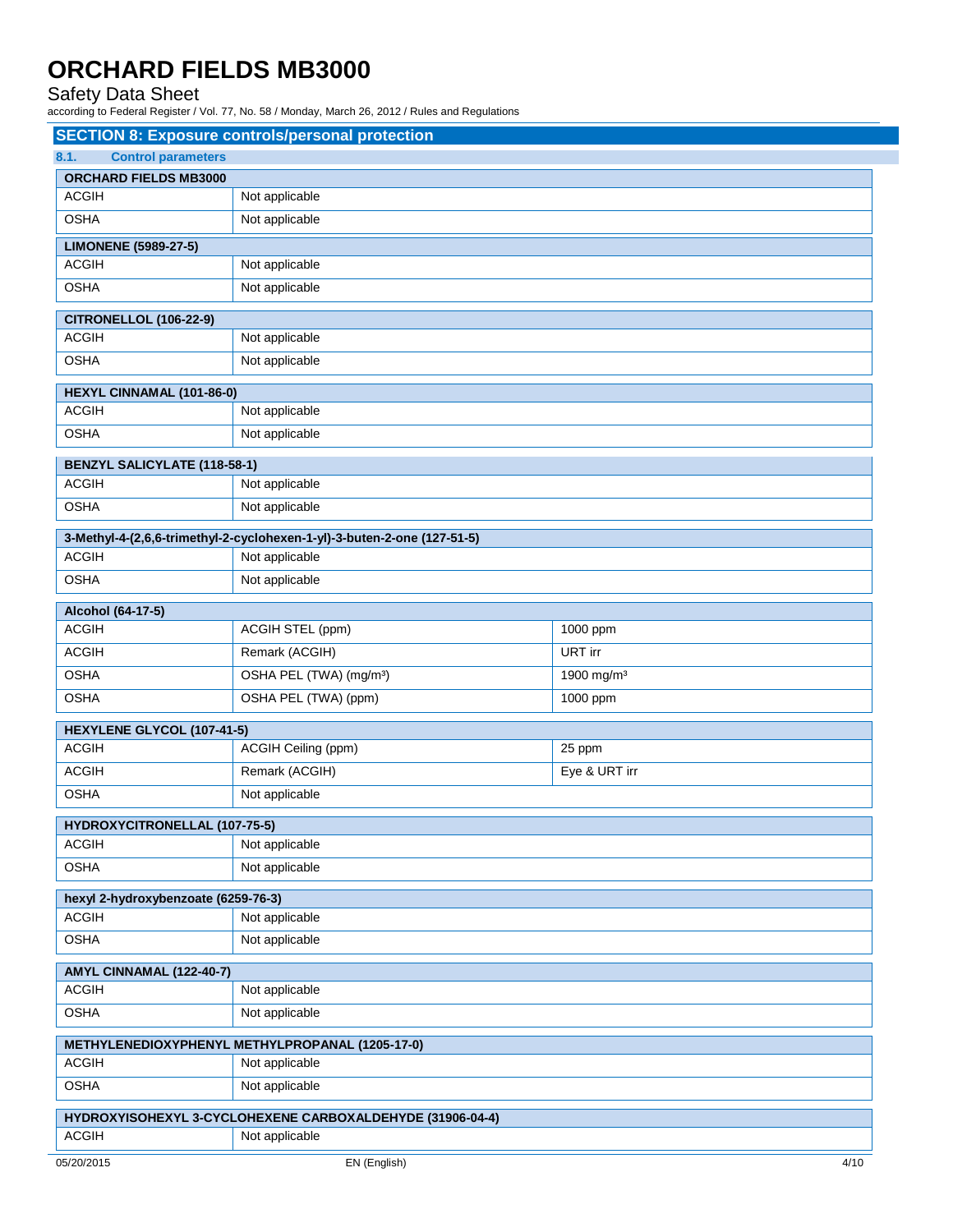### Safety Data Sheet

according to Federal Register / Vol. 77, No. 58 / Monday, March 26, 2012 / Rules and Regulations

|                                                    | HYDROXYISOHEXYL 3-CYCLOHEXENE CARBOXALDEHYDE (31906-04-4)                                             |
|----------------------------------------------------|-------------------------------------------------------------------------------------------------------|
| <b>OSHA</b>                                        | Not applicable                                                                                        |
|                                                    |                                                                                                       |
| <b>Exposure controls</b><br>8.2.                   |                                                                                                       |
| Appropriate engineering controls                   | : Provide local exhaust or general room ventilation to minimize mist and/or vapour<br>concentrations. |
| Personal protective equipment                      | : Avoid all unnecessary exposure.                                                                     |
| Hand protection                                    | : Wear protective gloves.                                                                             |
| Eye protection                                     | None under normal use.                                                                                |
| Respiratory protection                             | None under normal use.                                                                                |
| Other information                                  | : Do not eat, drink or smoke during use.                                                              |
| <b>SECTION 9: Physical and chemical properties</b> |                                                                                                       |
| 9.1.                                               | Information on basic physical and chemical properties                                                 |
| Physical state                                     | : Liquid                                                                                              |
| Appearance                                         | : Clear Transparent Liquid.                                                                           |
| Colour                                             | colourless to slightly yellow                                                                         |
| Odour                                              | characteristic                                                                                        |
| Odour threshold                                    | No data available                                                                                     |
| рH                                                 | No data available                                                                                     |
| Relative evaporation rate (butylacetate=1)         | : No data available                                                                                   |
| Melting point                                      | No data available                                                                                     |
| Freezing point                                     | No data available                                                                                     |
| Boiling point                                      | No data available                                                                                     |
| Flash point                                        | No data available                                                                                     |
| Auto-ignition temperature                          | No data available                                                                                     |
| Decomposition temperature                          | : No data available                                                                                   |
| Flammability (solid, gas)                          | : Extremely flammable aerosol                                                                         |
| Vapour pressure                                    | : $4,5 - 5,5$ bar                                                                                     |
| Relative vapour density at 20 °C                   | : No data available                                                                                   |
| Relative density                                   | : 0.7                                                                                                 |
| Solubility                                         | : No data available                                                                                   |
| Log Pow                                            | : No data available                                                                                   |
| Log Kow                                            | No data available                                                                                     |
| Viscosity, kinematic                               | No data available                                                                                     |
| Viscosity, dynamic                                 | : No data available                                                                                   |
| <b>Explosive properties</b>                        | : No data available                                                                                   |
| Oxidising properties                               | No data available                                                                                     |
| <b>Explosive limits</b>                            | $: 1,8 - 19$ vol $%$                                                                                  |

#### **9.2. Other information**

No additional information available

|  | <b>SECTION 10: Stability and reactivity</b> |  |  |
|--|---------------------------------------------|--|--|
|--|---------------------------------------------|--|--|

### **10.1. Reactivity**

Stable under normal conditions of use.

#### **10.2. Chemical stability**

Extremely flammable aerosol. Contains gas under pressure; may explode if heated. Extreme risk of explosion by shock, friction, fire or other sources of ignition.

### **10.3. Possibility of hazardous reactions**

Not established.

### **10.4. Conditions to avoid**

Direct sunlight. Extremely high or low temperatures. Heat. Sparks. Open flame. Overheating.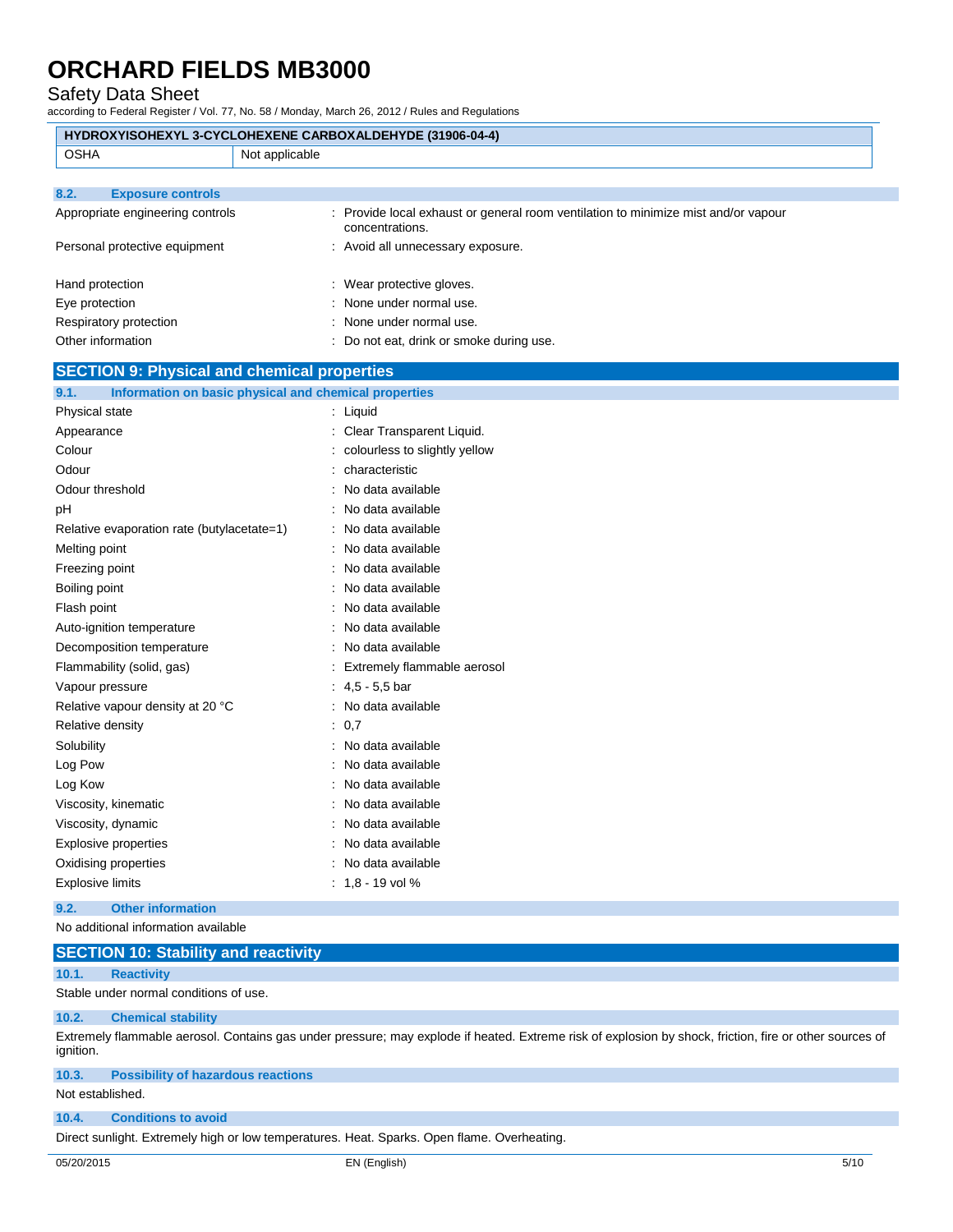## Safety Data Sheet

according to Federal Register / Vol. 77, No. 58 / Monday, March 26, 2012 / Rules and Regulations

| 10.5.                                        | Incompatible materials                                              |
|----------------------------------------------|---------------------------------------------------------------------|
|                                              | Oxidizing agent. Strong acids. Strong bases.                        |
| 10.6.                                        | <b>Hazardous decomposition products</b>                             |
|                                              | May release flammable gases. fume. Carbon monoxide. Carbon dioxide. |
| <b>SECTION 11: Toxicological information</b> |                                                                     |

**11.1. Information on toxicological effects**

Acute toxicity **in the case of the contract of the contract of the contract of the contract of the contract of the contract of the contract of the contract of the contract of the contract of the contract of the contract of** 

| Alcohol (64-17-5)                                                                                                 |                                                                                                                                                            |
|-------------------------------------------------------------------------------------------------------------------|------------------------------------------------------------------------------------------------------------------------------------------------------------|
| LD50 oral rat                                                                                                     | 7060 mg/kg                                                                                                                                                 |
| LD50 dermal rabbit                                                                                                | > 16000 mg/kg                                                                                                                                              |
| LC50 inhalation rat (mg/l)                                                                                        | $> 20$ mg/l/4h                                                                                                                                             |
| ATE US (oral)                                                                                                     | 7060,000 mg/kg bodyweight                                                                                                                                  |
| hexyl 2-hydroxybenzoate (6259-76-3)                                                                               |                                                                                                                                                            |
| LD50 oral rat                                                                                                     | $> 5000$ mg/kg                                                                                                                                             |
| Skin corrosion/irritation                                                                                         | Causes skin irritation.                                                                                                                                    |
| Serious eye damage/irritation                                                                                     | Causes serious eye irritation.                                                                                                                             |
| Respiratory or skin sensitisation                                                                                 | May cause an allergic skin reaction.                                                                                                                       |
| Germ cell mutagenicity                                                                                            | Not classified                                                                                                                                             |
|                                                                                                                   | Based on available data, the classification criteria are not met                                                                                           |
| Carcinogenicity                                                                                                   | : Not classified                                                                                                                                           |
| Reproductive toxicity<br>Specific target organ toxicity (single exposure)                                         | : Not classified<br>Based on available data, the classification criteria are not met<br>: May cause respiratory irritation.                                |
| Specific target organ toxicity (repeated<br>exposure)                                                             | : Not classified                                                                                                                                           |
| Aspiration hazard<br>Potential adverse human health effects and<br>symptoms                                       | Not classified<br>Based on available data, the classification criteria are not met.                                                                        |
| Symptoms/injuries after inhalation<br>Symptoms/injuries after skin contact<br>Symptoms/injuries after eye contact | : Shortness of breath. May cause an allergic skin reaction. May cause respiratory irritation.<br>Causes skin irritation.<br>Causes serious eye irritation. |

# **SECTION 12: Ecological information**

**12.1. Toxicity**

| <b>CITRONELLOL (106-22-9)</b>    |                                     |  |
|----------------------------------|-------------------------------------|--|
| LC50 fish 1                      | $10 \text{ mg/l}$                   |  |
| EC50 other aquatic organisms 1   | 2,38 mg/l EC50 waterflea (48 h)     |  |
| EC50 other aquatic organisms 2   | 17,48 mg/l IC50 algea (72 h) mg/l   |  |
| <b>HEXYL CINNAMAL (101-86-0)</b> |                                     |  |
| LC50 fish 1                      | $1.7 \text{ mq/l}$                  |  |
| EC50 other aquatic organisms 1   | $> 0.32$ mg/l EC50 waterflea (48 h) |  |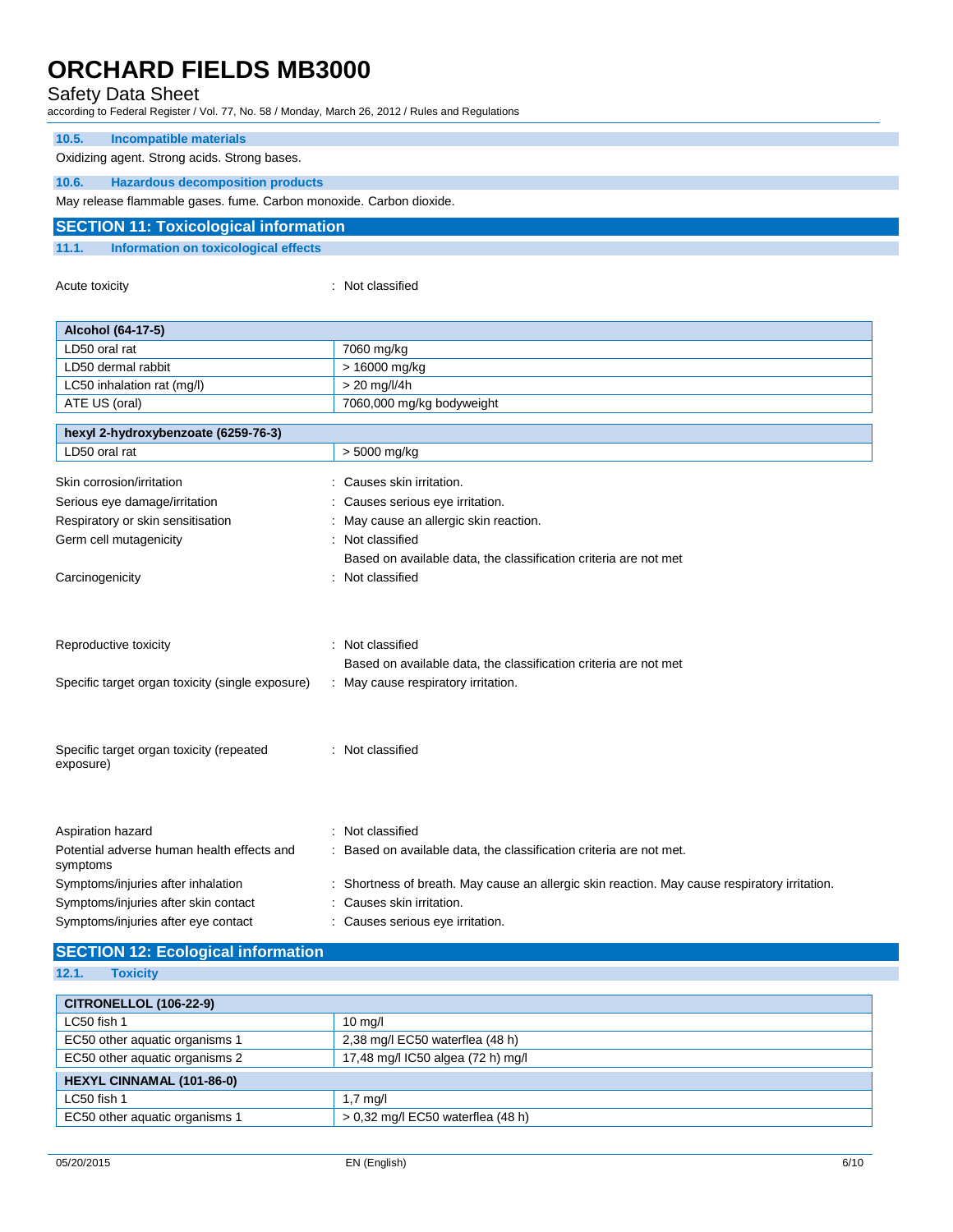# Safety Data Sheet

according to Federal Register / Vol. 77, No. 58 / Monday, March 26, 2012 / Rules and Regulations

| Alcohol (64-17-5)                    |                                    |
|--------------------------------------|------------------------------------|
| LC50 fish 1                          | 13000 mg/l                         |
| EC50 Daphnia 1                       | 9300 mg/l                          |
| EC50 other aquatic organisms 1       | 275 mg/l EC50 waterflea (48 h)     |
| EC50 other aquatic organisms 2       | 5012 mg/l IC50 algea (72 h) mg/l   |
| HEXYLENE GLYCOL (107-41-5)           |                                    |
| LC50 fish 1                          | $> 1000$ mg/l                      |
| EC50 other aquatic organisms 2       | > 1000 mg/l IC50 algea (72 h) mg/l |
| <b>HYDROXYCITRONELLAL (107-75-5)</b> |                                    |
| EC50 other aquatic organisms 1       | 68 mg/l EC50 waterflea (48 h)      |
| EC50 other aquatic organisms 2       | 410 mg/l IC50 algea (72 h) mg/l    |
| AMYL CINNAMAL (122-40-7)             |                                    |
| LC50 fish 1                          | $3$ mg/l                           |
| EC50 other aquatic organisms 1       | 1,89 mg/l EC50 waterflea (48 h)    |
| EC50 other aquatic organisms 2       | 1,1 mg/l IC50 algea (72 h) mg/l    |
|                                      |                                    |

## **12.2. Persistence and degradability**

| $\cdots$<br>-<br>dearadabılıtv<br>N∩t<br>*establisheu.<br>יי |  |
|--------------------------------------------------------------|--|

| Alc<br>164<br>$( -5)$<br>по                  |                                  |
|----------------------------------------------|----------------------------------|
| $\cdots$<br>degradability<br>anc<br>nnn<br>. | lishea.<br>NM.<br>$\sim$<br>. ור |

## **12.3. Bioaccumulative potential**

| <b>ORCHARD FIELDS MB3000</b> |                  |
|------------------------------|------------------|
| Bioaccumulative potential    | Not established. |
|                              |                  |
| Alcohol (64-17-5)            |                  |

| 15 Let 14 . 4 . 4<br>Nl∩′<br>$\sim$<br>isned |
|----------------------------------------------|
|                                              |

| 12.4. | <b>Mobility in soil</b>             |
|-------|-------------------------------------|
|       | No odditional information quailable |

| No additional information available |  |
|-------------------------------------|--|
|-------------------------------------|--|

| 12.5.                                      | <b>Other adverse effects</b>   |  |                                                    |
|--------------------------------------------|--------------------------------|--|----------------------------------------------------|
|                                            | Effect on ozone layer          |  | : None to our knowledge                            |
| Effect on the global warming               |                                |  | No known ecological damage caused by this product. |
| Other information                          |                                |  | : Avoid release to the environment.                |
| <b>SECTION 13: Disposal considerations</b> |                                |  |                                                    |
| 13.1.                                      | <b>Waste treatment methods</b> |  |                                                    |

| Waste disposal recommendations           | : Dispose in a safe manner in accordance with local/national regulations. Container under<br>pressure. Do not drill or burn even after use. |
|------------------------------------------|---------------------------------------------------------------------------------------------------------------------------------------------|
| Additional information                   | : Handle empty containers with care because residual vapours are flammable. Flammable<br>vapours may accumulate in the container.           |
| Ecology - waste materials                | : Avoid release to the environment.                                                                                                         |
| <b>SECTION 14: Transport information</b> |                                                                                                                                             |
| In accordance with DOT                   |                                                                                                                                             |
| Transport document description           | : UN1950 Aerosols, 2.1                                                                                                                      |

UN-No.(DOT) : UN1950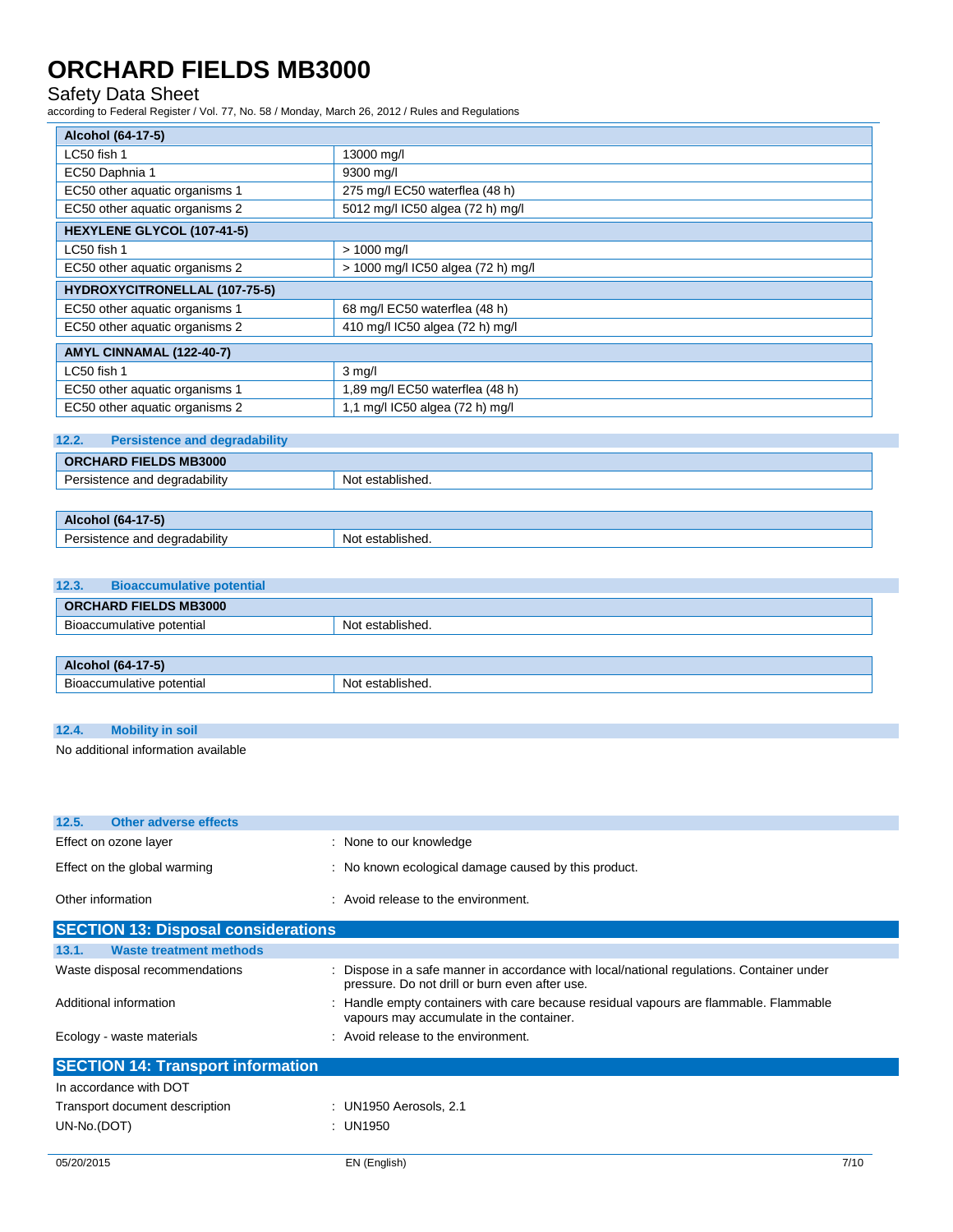## Safety Data Sheet

according to Federal Register / Vol. 77, No. 58 / Monday, March 26, 2012 / Rules and Regulations

| according to I cucial Register / Vol. 77, No. 00 / Monday, March 20, 2012 / Ruico and Regulations |                                                                                                                                                                                         |  |
|---------------------------------------------------------------------------------------------------|-----------------------------------------------------------------------------------------------------------------------------------------------------------------------------------------|--|
| Proper Shipping Name (DOT)                                                                        | : Aerosols                                                                                                                                                                              |  |
| Transport hazard class(es) (DOT)                                                                  | : 2.1 - Class 2.1 - Flammable gas 49 CFR 173.115                                                                                                                                        |  |
| Hazard labels (DOT)                                                                               | : 2.1 - Flammable gas                                                                                                                                                                   |  |
|                                                                                                   |                                                                                                                                                                                         |  |
|                                                                                                   |                                                                                                                                                                                         |  |
|                                                                                                   |                                                                                                                                                                                         |  |
|                                                                                                   |                                                                                                                                                                                         |  |
| DOT Special Provisions (49 CFR 172.102)                                                           | : N82 - See 173.306 of this subchapter for classification criteria for flammable aerosols.                                                                                              |  |
| DOT Packaging Exceptions (49 CFR 173.xxx)                                                         | : 306                                                                                                                                                                                   |  |
| DOT Packaging Non Bulk (49 CFR 173.xxx)                                                           | : None                                                                                                                                                                                  |  |
| DOT Packaging Bulk (49 CFR 173.xxx)                                                               | : None                                                                                                                                                                                  |  |
| DOT Quantity Limitations Passenger aircraft/rail : 75 kg                                          |                                                                                                                                                                                         |  |
| (49 CFR 173.27)                                                                                   |                                                                                                                                                                                         |  |
| DOT Quantity Limitations Cargo aircraft only (49 : 150 kg<br>CFR 175.75)                          |                                                                                                                                                                                         |  |
| DOT Vessel Stowage Location                                                                       | : A - The material may be stowed "on deck" or "under deck" on a cargo vessel and on a                                                                                                   |  |
|                                                                                                   | passenger vessel.                                                                                                                                                                       |  |
| DOT Vessel Stowage Other                                                                          | : 48 - Stow "away from" sources of heat, 87 - Stow "separated from" Class 1 (explosives) except<br>Division 14,126 - Segregation same as for Class 9, miscellaneous hazardous materials |  |
|                                                                                                   |                                                                                                                                                                                         |  |
| <b>Additional information</b>                                                                     |                                                                                                                                                                                         |  |
| Other information                                                                                 | : No supplementary information available.                                                                                                                                               |  |
|                                                                                                   |                                                                                                                                                                                         |  |
| <b>ADR</b>                                                                                        |                                                                                                                                                                                         |  |
| Transport document description                                                                    | : UN 1950 AEROSOLS, 2.1, (D)                                                                                                                                                            |  |
| Class (ADR)                                                                                       | : 2 - Gases                                                                                                                                                                             |  |
| Classification code (ADR)                                                                         | : 5F                                                                                                                                                                                    |  |
| Danger labels (ADR)                                                                               | : 2.1 - Flammable gases                                                                                                                                                                 |  |
|                                                                                                   |                                                                                                                                                                                         |  |
|                                                                                                   |                                                                                                                                                                                         |  |
|                                                                                                   |                                                                                                                                                                                         |  |
|                                                                                                   |                                                                                                                                                                                         |  |
|                                                                                                   | : D                                                                                                                                                                                     |  |
| Tunnel restriction code (ADR)                                                                     |                                                                                                                                                                                         |  |
| LQ                                                                                                | $\therefore$ 11                                                                                                                                                                         |  |
| Excepted quantities (ADR)                                                                         | $\therefore$ EO                                                                                                                                                                         |  |
| <b>Transport by sea</b>                                                                           |                                                                                                                                                                                         |  |
| UN-No. (IMDG)                                                                                     | : 1950                                                                                                                                                                                  |  |
| Proper Shipping Name (IMDG)                                                                       | : AEROSOLS                                                                                                                                                                              |  |
| Class (IMDG)                                                                                      | : 2 - Gases                                                                                                                                                                             |  |
|                                                                                                   |                                                                                                                                                                                         |  |
| <b>Air transport</b>                                                                              |                                                                                                                                                                                         |  |
| UN-No. (IATA)                                                                                     | : 1950                                                                                                                                                                                  |  |
| Proper Shipping Name (IATA)                                                                       | : Aerosols, flammable                                                                                                                                                                   |  |
| Class (IATA)                                                                                      | $\therefore$ 2                                                                                                                                                                          |  |
| <b>SECTION 15: Regulatory information</b>                                                         |                                                                                                                                                                                         |  |
| 15.1. US Federal regulations                                                                      |                                                                                                                                                                                         |  |
| <b>LIMONENE (5989-27-5)</b>                                                                       |                                                                                                                                                                                         |  |
| Not listed on the United States SARA Section 313                                                  |                                                                                                                                                                                         |  |
| Listed on the United States TSCA (Toxic Substances Control Act) inventory                         |                                                                                                                                                                                         |  |

#### **CITRONELLOL (106-22-9)**

Not listed on the United States TSCA (Toxic Substances Control Act) inventory Listed on the United States TSCA (Toxic Substances Control Act) inventory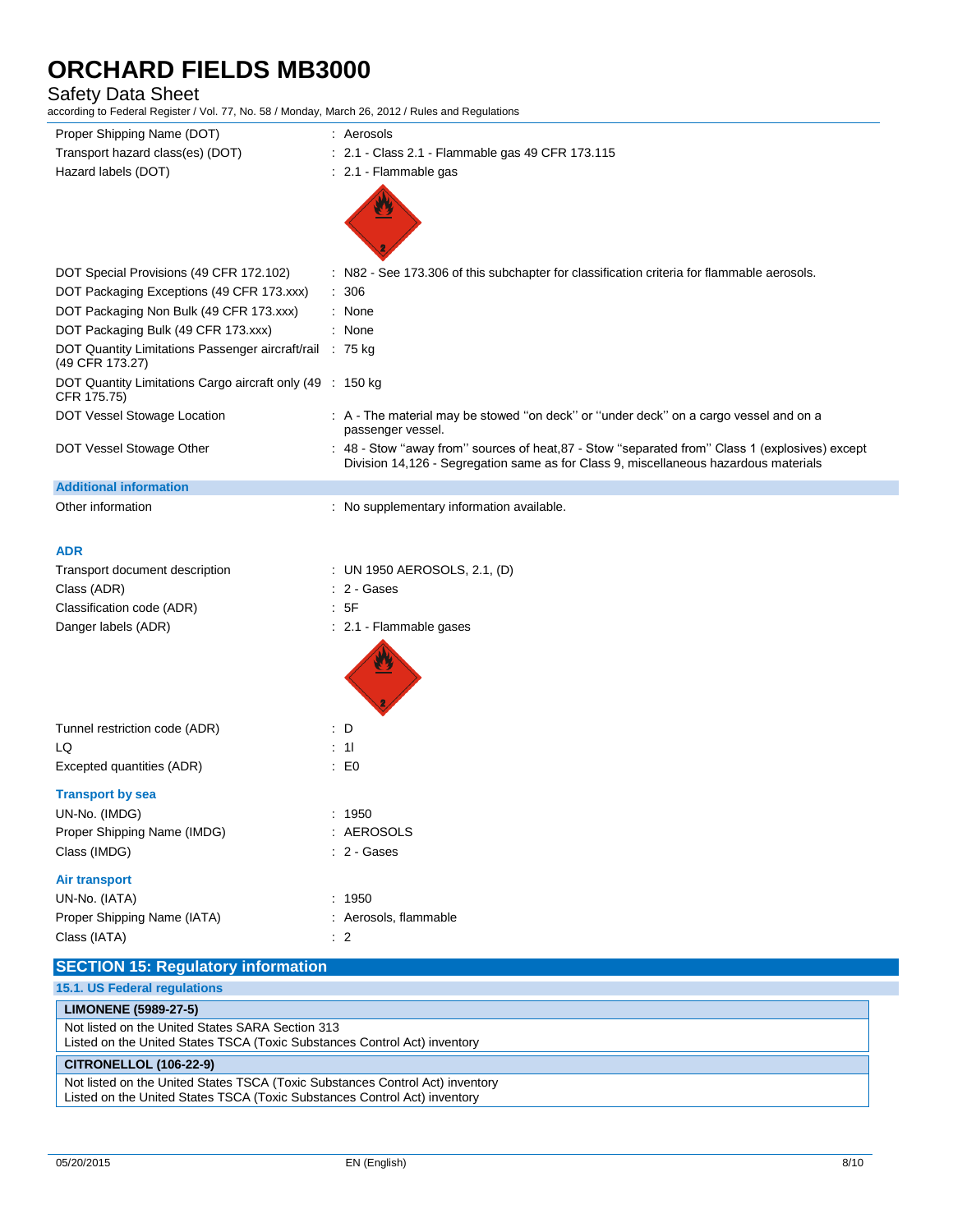## Safety Data Sheet

according to Federal Register / Vol. 77, No. 58 / Monday, March 26, 2012 / Rules and Regulations

| <b>HEXYL CINNAMAL (101-86-0)</b>                                                                                              |
|-------------------------------------------------------------------------------------------------------------------------------|
| Not listed on the United States SARA Section 313                                                                              |
| Listed on the United States TSCA (Toxic Substances Control Act) inventory                                                     |
| <b>BENZYL SALICYLATE (118-58-1)</b>                                                                                           |
| Not listed on the United States SARA Section 313<br>Listed on the United States TSCA (Toxic Substances Control Act) inventory |
|                                                                                                                               |
| 3-Methyl-4-(2,6,6-trimethyl-2-cyclohexen-1-yl)-3-buten-2-one (127-51-5)                                                       |
| Not listed on the United States SARA Section 313<br>Listed on the United States TSCA (Toxic Substances Control Act) inventory |
| Alcohol (64-17-5)                                                                                                             |
| Not listed on the United States SARA Section 313                                                                              |
| Listed on the United States TSCA (Toxic Substances Control Act) inventory                                                     |
| HEXYLENE GLYCOL (107-41-5)                                                                                                    |
| Not listed on the United States SARA Section 313<br>Listed on the United States TSCA (Toxic Substances Control Act) inventory |
|                                                                                                                               |
| <b>HYDROXYCITRONELLAL (107-75-5)</b>                                                                                          |
| Listed on the United States TSCA (Toxic Substances Control Act) inventory<br>Not listed on the United States SARA Section 313 |
| hexyl 2-hydroxybenzoate (6259-76-3)                                                                                           |
| Not listed on the United States SARA Section 313                                                                              |
| Listed on the United States TSCA (Toxic Substances Control Act) inventory                                                     |
| AMYL CINNAMAL (122-40-7)                                                                                                      |
| Not listed on the United States SARA Section 313                                                                              |
| Listed on the United States TSCA (Toxic Substances Control Act) inventory                                                     |
| <b>METHYLENEDIOXYPHENYL METHYLPROPANAL (1205-17-0)</b>                                                                        |
| Not listed on the United States SARA Section 313<br>Listed on the United States TSCA (Toxic Substances Control Act) inventory |
| HYDROXYISOHEXYL 3-CYCLOHEXENE CARBOXALDEHYDE (31906-04-4)                                                                     |
| Not listed on the United States SARA Section 313<br>Listed on the United States TSCA (Toxic Substances Control Act) inventory |

#### **15.2. International regulations**

**CANADA**

No additional information available

**EU-Regulations** No additional information available

# **Classification according to Regulation (EC) No. 1272/2008 [CLP]**

H222;H229<br>H315 Skin Irrit. 2 H315 Eye Irrit. 2 H319 Skin Sens. 1 Aquatic Chronic 3 H412 Full text of H-phrases: see section 16

#### **Classification according to Directive 67/548/EEC [DSD] or 1999/45/EC [DPD]**

**15.2.2. National regulations**

**15.3. US State regulations**